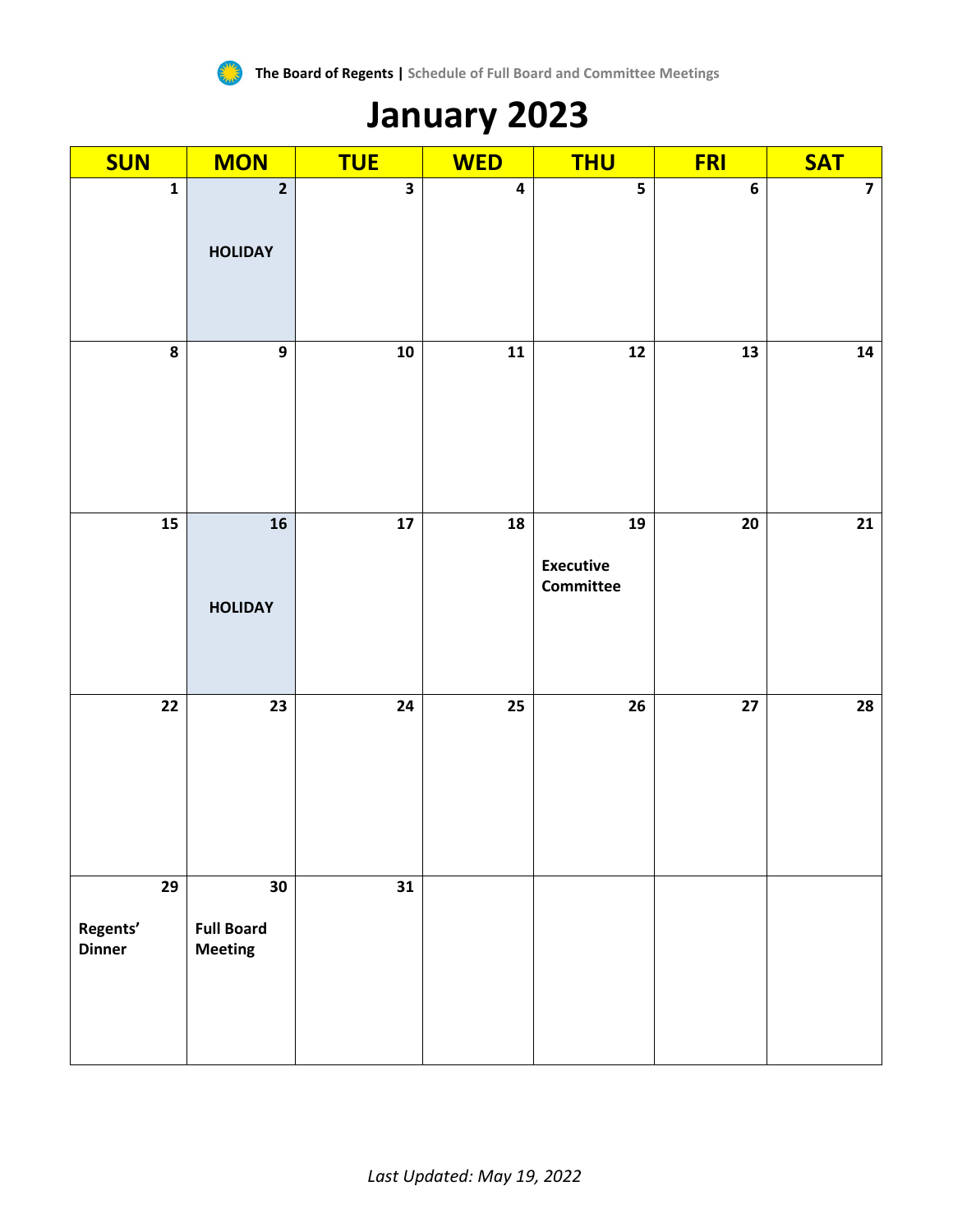

# **February 2023**

| <b>SUN</b>               | <b>MON</b>                        | <b>TUE</b>      | <b>WED</b>               | <b>THU</b>               | <b>FRI</b>     | <b>SAT</b>               |
|--------------------------|-----------------------------------|-----------------|--------------------------|--------------------------|----------------|--------------------------|
|                          |                                   |                 | $\mathbf{1}$             | $\overline{\mathbf{2}}$  | 3              | $\pmb{4}$                |
| $\overline{\mathbf{5}}$  | $\overline{\mathbf{6}}$           | $\overline{7}$  | $\overline{\mathbf{8}}$  | $\overline{9}$           | $10$           | $\overline{11}$          |
| $\overline{\mathbf{12}}$ | $\overline{\mathbf{13}}$          | 14              | $\overline{15}$          | $\overline{\mathbf{16}}$ | $\frac{1}{17}$ | $\overline{\mathbf{18}}$ |
| $\overline{19}$          | $\overline{20}$<br><b>HOLIDAY</b> | $\overline{21}$ | $\overline{\mathbf{22}}$ | 23                       | 24             | $\overline{25}$          |
| 26                       | $\overline{27}$                   | 28              |                          |                          |                |                          |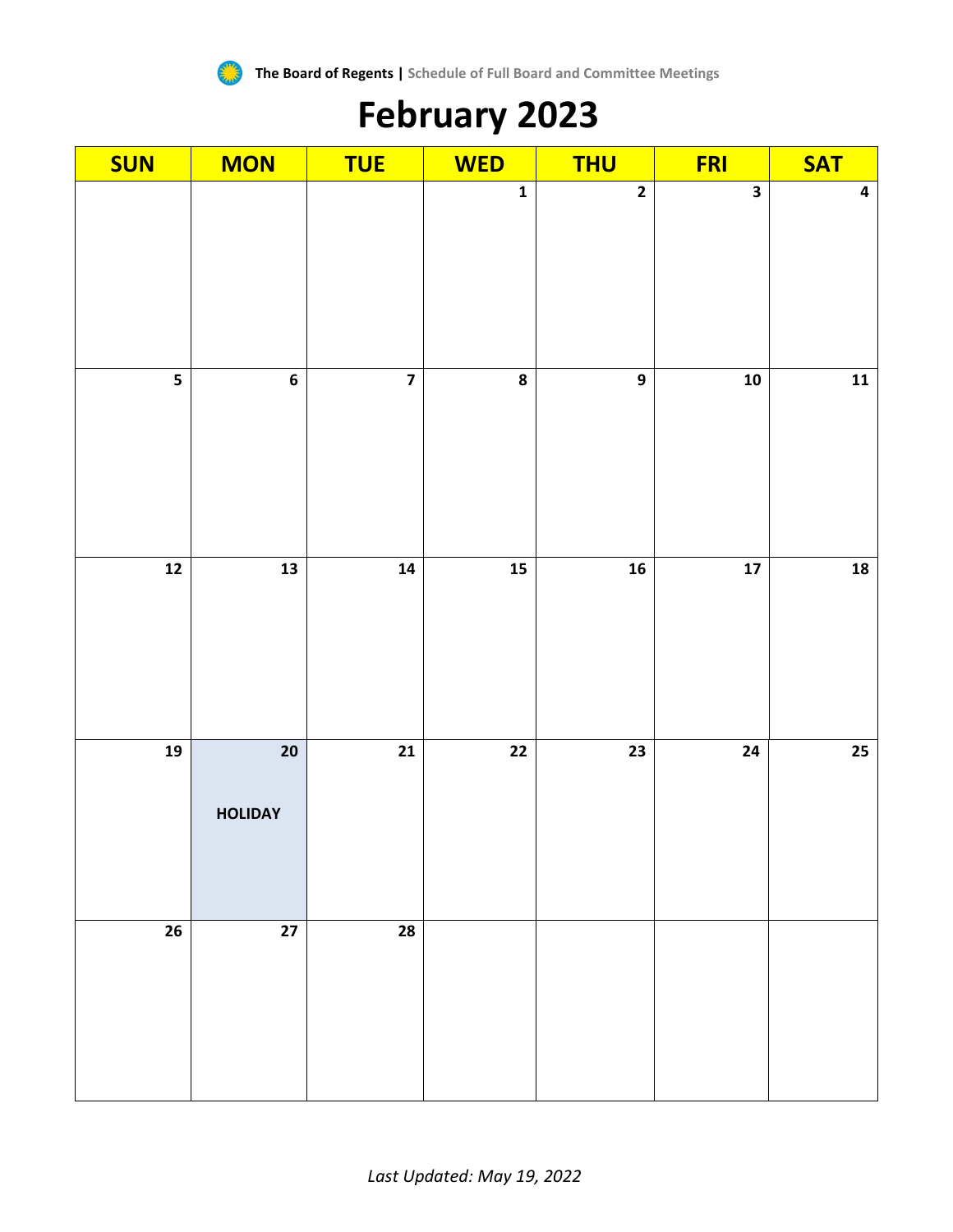

### **March 2023**

| <b>SUN</b>                           | <b>MON</b>               | <b>TUE</b>              | <b>WED</b>   | <b>THU</b>                          | <b>FRI</b>               | <b>SAT</b>              |
|--------------------------------------|--------------------------|-------------------------|--------------|-------------------------------------|--------------------------|-------------------------|
|                                      |                          |                         | $\mathbf{1}$ | $\overline{2}$                      | $\overline{\mathbf{3}}$  | $\overline{\mathbf{4}}$ |
| $\overline{\mathbf{5}}$              | $\boldsymbol{6}$         | $\overline{\mathbf{z}}$ | 8            | $\overline{9}$                      | 10                       | $11$                    |
| $\overline{\mathbf{12}}$<br>$\pmb S$ | $\overline{\mathbf{13}}$ | 14                      | 15           | $16$                                | $\overline{\mathbf{17}}$ | 18                      |
| 19                                   | ${\bf 20}$               | 21                      | 22           | 23<br><b>Executive</b><br>Committee | 24                       | $25\,$                  |
| 26                                   | 27                       | 28                      | 29           | 30                                  | 31                       |                         |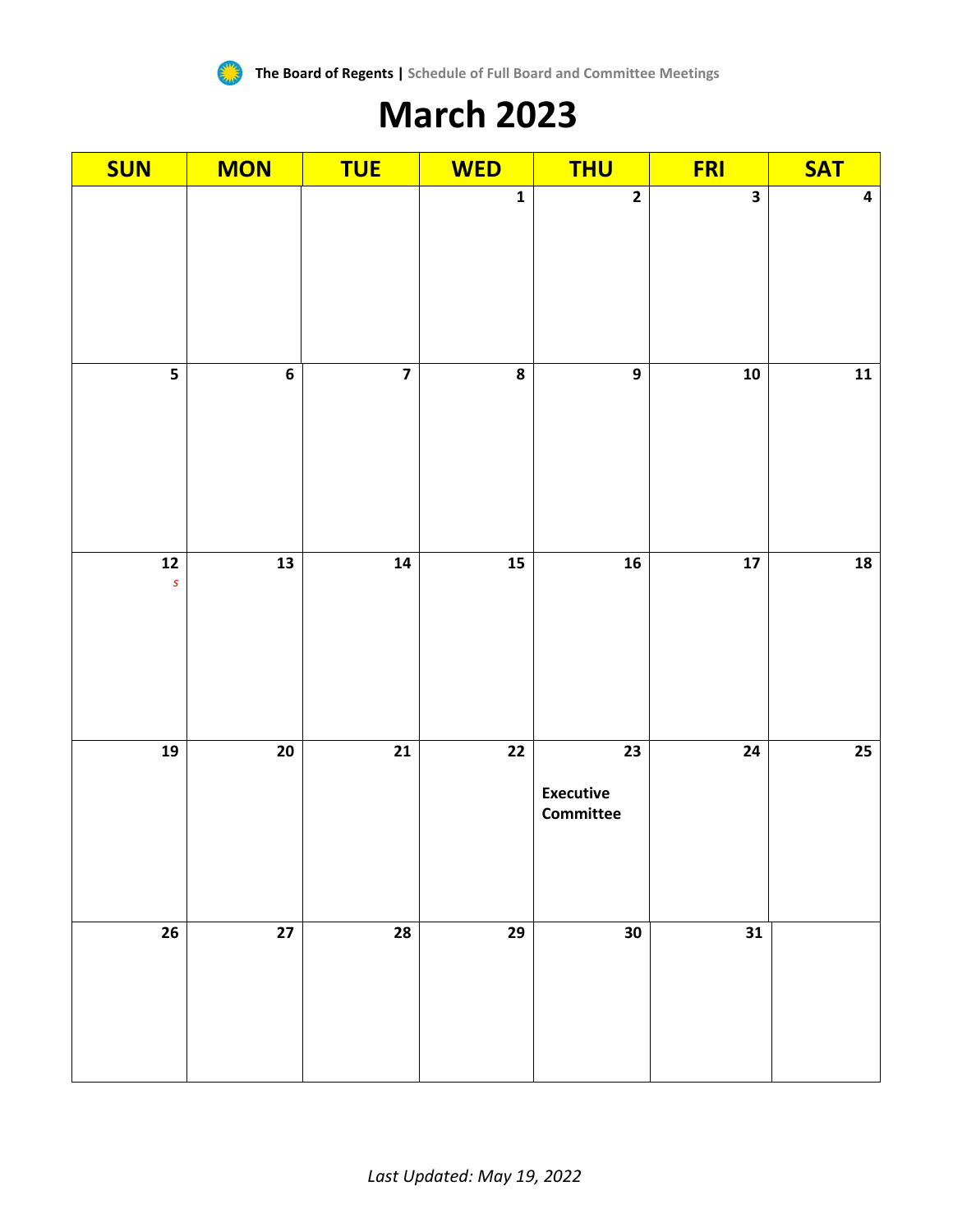

# **April 2023**

| <b>SUN</b>                                | <b>MON</b>                                                     | <b>TUE</b>              | <b>WED</b>              | <b>THU</b> | <b>FRI</b>              | <b>SAT</b>      |
|-------------------------------------------|----------------------------------------------------------------|-------------------------|-------------------------|------------|-------------------------|-----------------|
|                                           |                                                                |                         |                         |            |                         | $\mathbf{1}$    |
| $\mathbf{2}$<br>Regents'<br><b>Dinner</b> | $\overline{\mathbf{3}}$<br><b>Full Board</b><br><b>Meeting</b> | $\overline{\mathbf{4}}$ | $\overline{\mathbf{5}}$ | $\bf 6$    | $\overline{\mathbf{z}}$ | 8               |
| $\mathbf{9}$                              | ${\bf 10}$                                                     | ${\bf 11}$              | $12$                    | 13         | 14                      | ${\bf 15}$      |
| 16                                        | $\overline{\mathbf{17}}$                                       | 18                      | 19                      | ${\bf 20}$ | $\overline{21}$         | $\overline{22}$ |
| 23                                        | ${\bf 24}$                                                     | 25                      | ${\bf 26}$              | $27\,$     | 28                      | 29              |
| 30                                        |                                                                |                         |                         |            |                         |                 |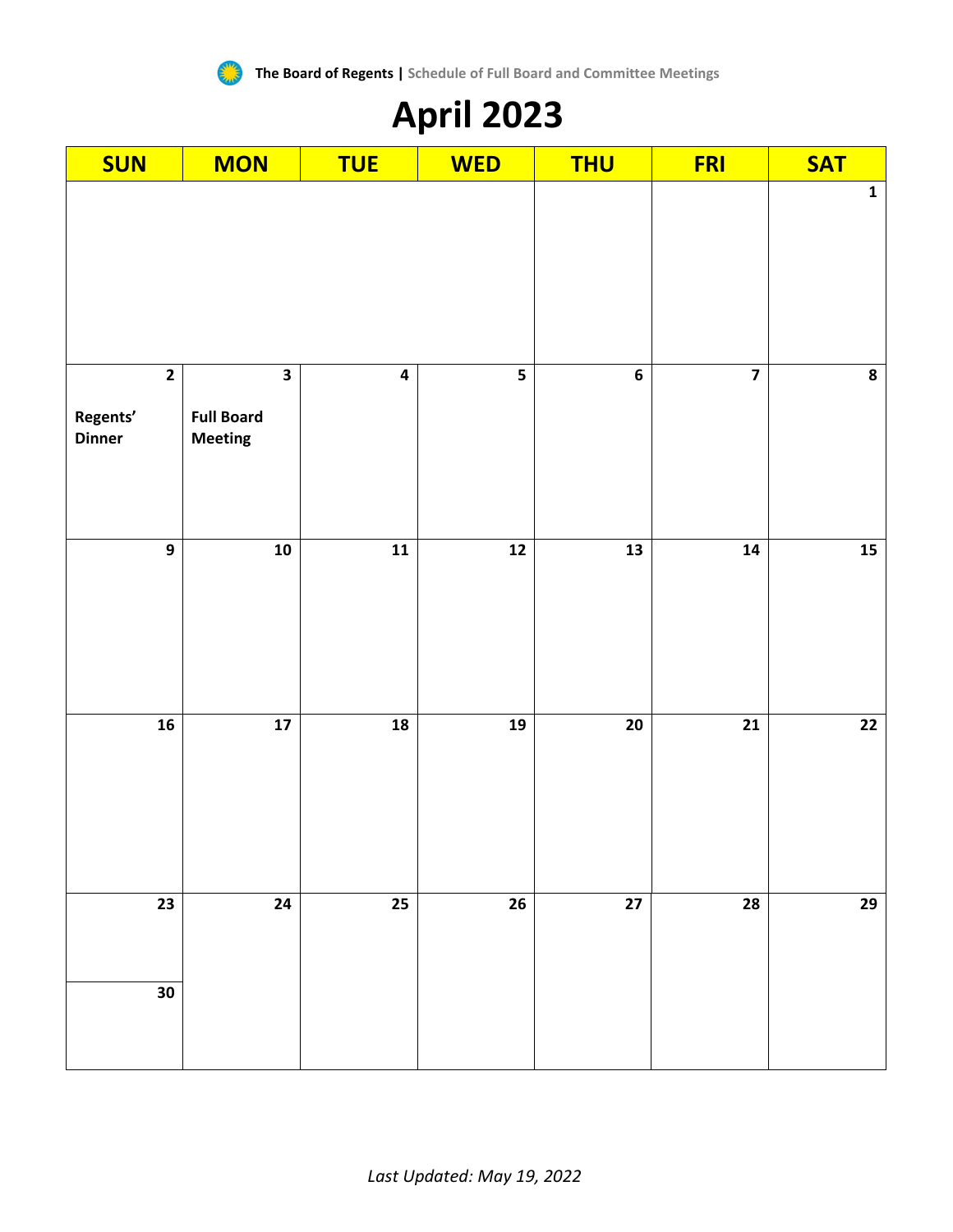

# **May 2023**

| <b>SUN</b>              | <b>MON</b>              | <b>TUE</b>      | <b>WED</b>                                 | <b>THU</b>               | <b>FRI</b>              | <b>SAT</b>       |
|-------------------------|-------------------------|-----------------|--------------------------------------------|--------------------------|-------------------------|------------------|
|                         | $\overline{\mathbf{1}}$ | $\overline{2}$  | $\overline{\mathbf{3}}$                    | $\overline{\mathbf{4}}$  | $\overline{\mathbf{5}}$ | $\boldsymbol{6}$ |
| $\overline{\mathbf{z}}$ | $\overline{\mathbf{8}}$ | $\overline{9}$  | $\overline{10}$                            | $\overline{\mathbf{11}}$ | $\overline{12}$         | $\overline{13}$  |
| $\overline{14}$         | 15                      | $\overline{16}$ | $\frac{1}{17}$                             | $\frac{1}{8}$            | 19                      | 20               |
| $\overline{21}$         | $\overline{22}$         | $\overline{23}$ | $\overline{24}$                            | $\overline{25}$          | $\overline{26}$         | $\overline{27}$  |
| 28                      | 29<br><b>HOLIDAY</b>    | 30              | 31<br><b>Executive</b><br><b>Committee</b> |                          |                         |                  |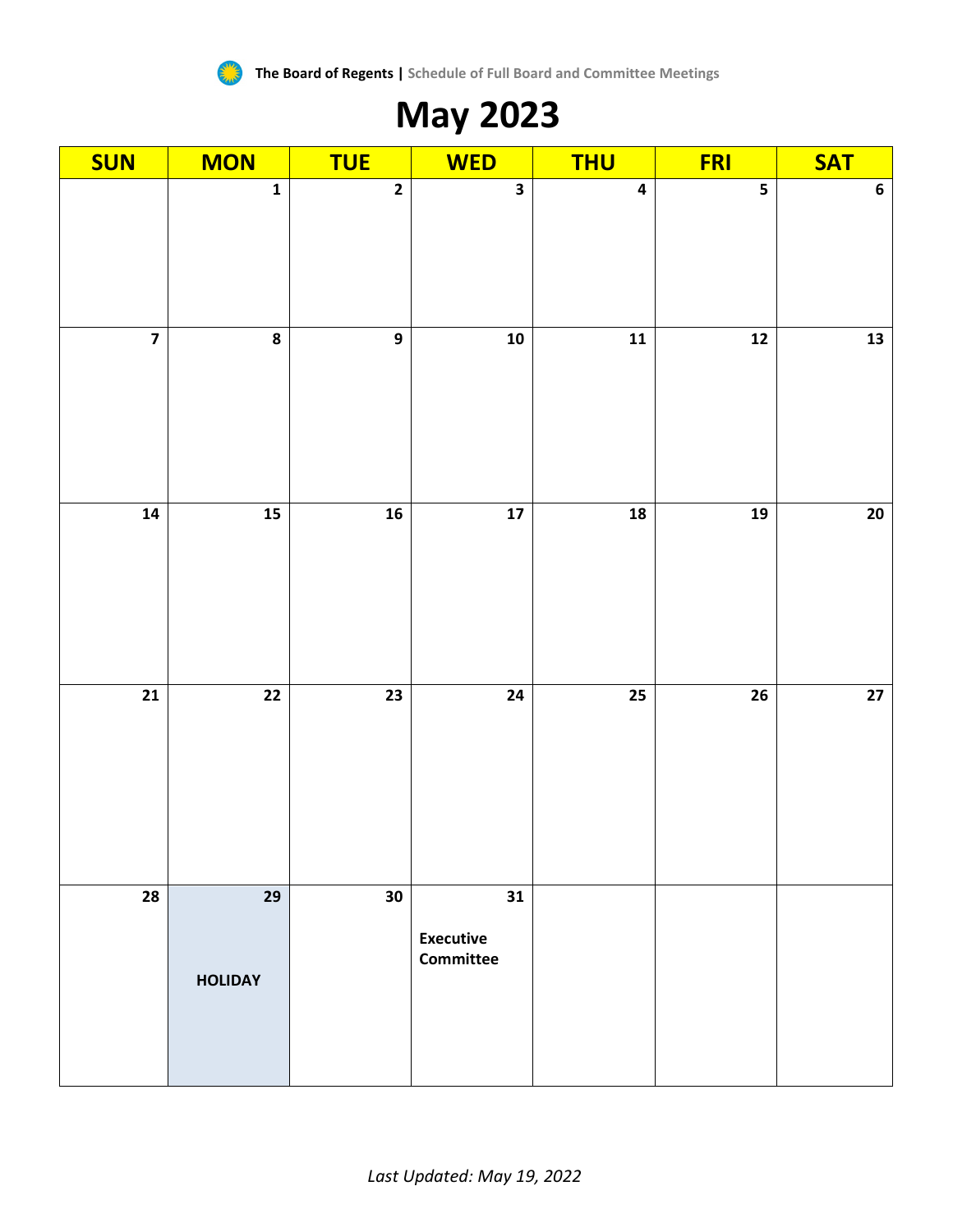

#### **June 2023**

| <b>SUN</b>                              | <b>MON</b>                                             | <b>TUE</b>               | <b>WED</b>              | <b>THU</b>              | <b>FRI</b>      | <b>SAT</b>              |
|-----------------------------------------|--------------------------------------------------------|--------------------------|-------------------------|-------------------------|-----------------|-------------------------|
|                                         |                                                        |                          |                         | $\mathbf{1}$            | $\overline{2}$  | $\overline{\mathbf{3}}$ |
| $\overline{\mathbf{4}}$                 | $\overline{\mathbf{5}}$                                | $\boldsymbol{6}$         | $\overline{\mathbf{z}}$ | $\overline{\mathbf{8}}$ | $\mathbf{9}$    | ${\bf 10}$              |
| ${\bf 11}$<br>Regents'<br><b>Dinner</b> | $\overline{12}$<br><b>Full Board</b><br><b>Meeting</b> | $\overline{\mathbf{13}}$ | 14                      | $15$                    | ${\bf 16}$      | ${\bf 17}$              |
| 18                                      | $\overline{19}$<br><b>HOLIDAY</b>                      | $\overline{20}$          | $\overline{21}$         | $\overline{22}$         | $\overline{23}$ | 24                      |
| 25                                      | ${\bf 26}$                                             | $\overline{27}$          | 28                      | 29                      | 30              |                         |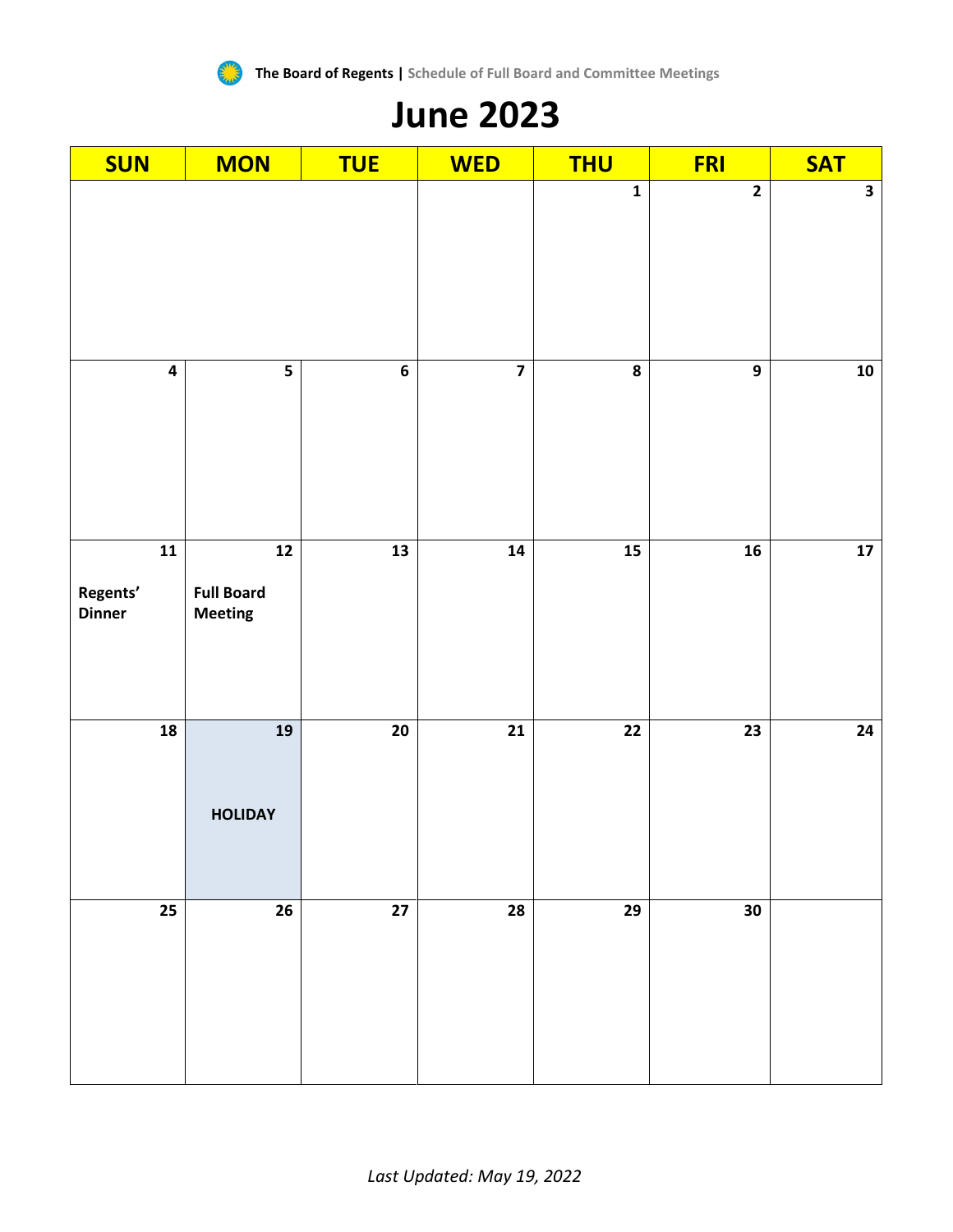

# **July 2023**

| <b>SUN</b>      | <b>MON</b>              | <b>TUE</b>                                | <b>WED</b>               | <b>THU</b>      | <b>FRI</b>              | <b>SAT</b>      |
|-----------------|-------------------------|-------------------------------------------|--------------------------|-----------------|-------------------------|-----------------|
|                 |                         |                                           |                          |                 | $\mathbf{1}$            |                 |
| $\overline{2}$  | $\overline{\mathbf{3}}$ | $\overline{\mathbf{4}}$<br><b>HOLIDAY</b> | $\overline{\mathbf{5}}$  | $\bf 6$         | $\overline{\mathbf{z}}$ | ${\bf 8}$       |
| $\overline{9}$  | $\overline{10}$         | $\overline{11}$                           | $\overline{\mathbf{12}}$ | $\frac{13}{13}$ | $\overline{14}$         | $\overline{15}$ |
| 16              | $\overline{17}$         | $\overline{18}$                           | $\overline{19}$          | 20              | $\overline{21}$         | $\overline{22}$ |
| $\overline{23}$ | 24                      | 25                                        | 26                       | $\overline{27}$ | 28                      | $29$            |
| $30\,$          | 31                      |                                           |                          |                 |                         |                 |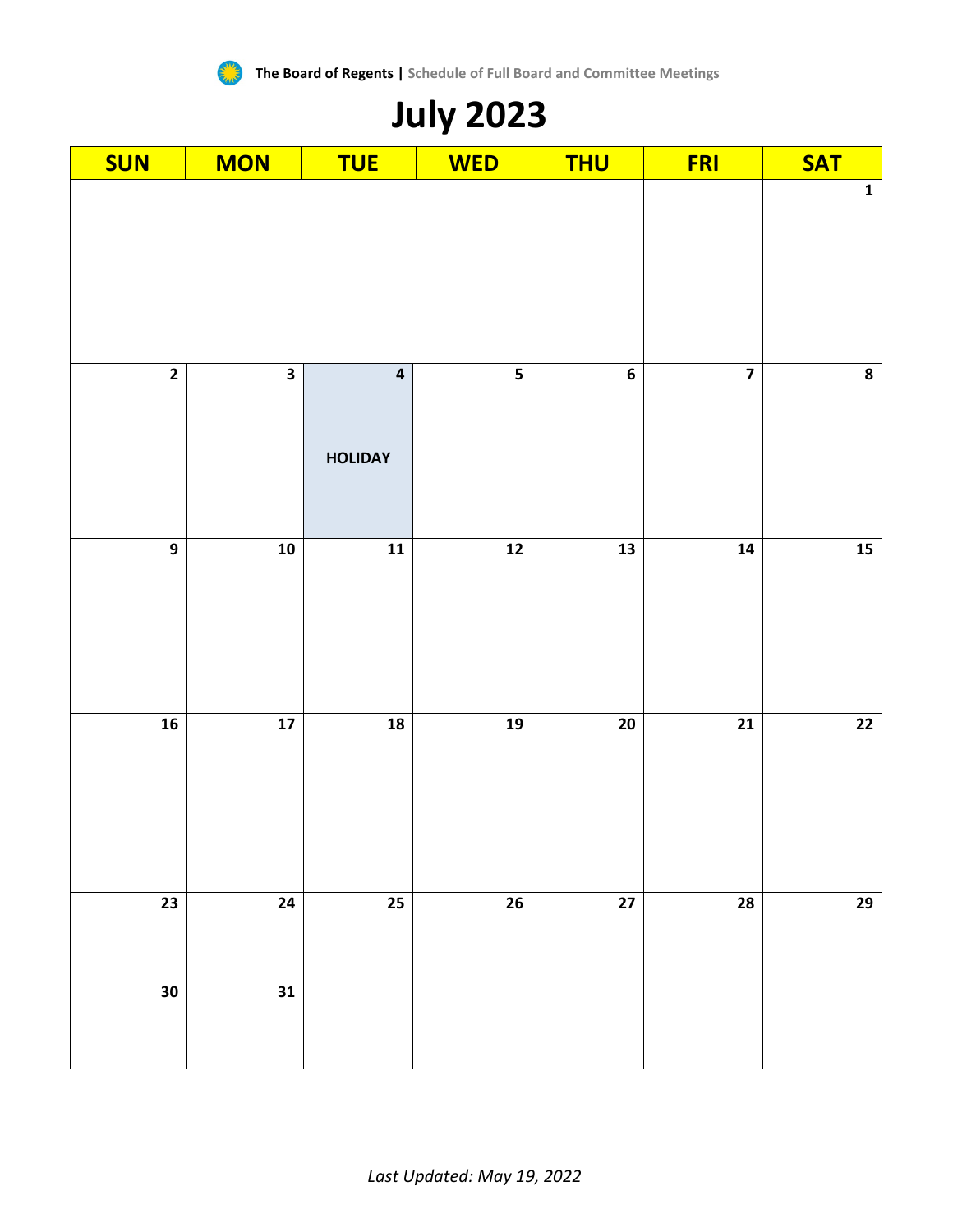

#### **August 2023**

| <b>SUN</b>      | <b>MON</b>              | <b>TUE</b>              | <b>WED</b>              | <b>THU</b>              | <b>FRI</b>              | <b>SAT</b>              |
|-----------------|-------------------------|-------------------------|-------------------------|-------------------------|-------------------------|-------------------------|
|                 |                         | $\mathbf{1}$            | $\overline{\mathbf{2}}$ | $\overline{\mathbf{3}}$ | $\overline{\mathbf{4}}$ | $\overline{\mathbf{5}}$ |
| $\overline{6}$  | $\overline{\mathbf{z}}$ | $\overline{\mathbf{8}}$ | $\overline{9}$          | $10$                    | $\overline{11}$         | $\overline{12}$         |
| ${\bf 13}$      | ${\bf 14}$              | 15                      | ${\bf 16}$              | $17$                    | 18                      | ${\bf 19}$              |
| $\overline{20}$ | $\overline{21}$         | $\overline{22}$         | $\overline{23}$         | $\overline{24}$         | $\overline{25}$         | 26                      |
| $27\,$          | ${\bf 28}$              | 29                      | 30                      | $\bf{31}$               |                         |                         |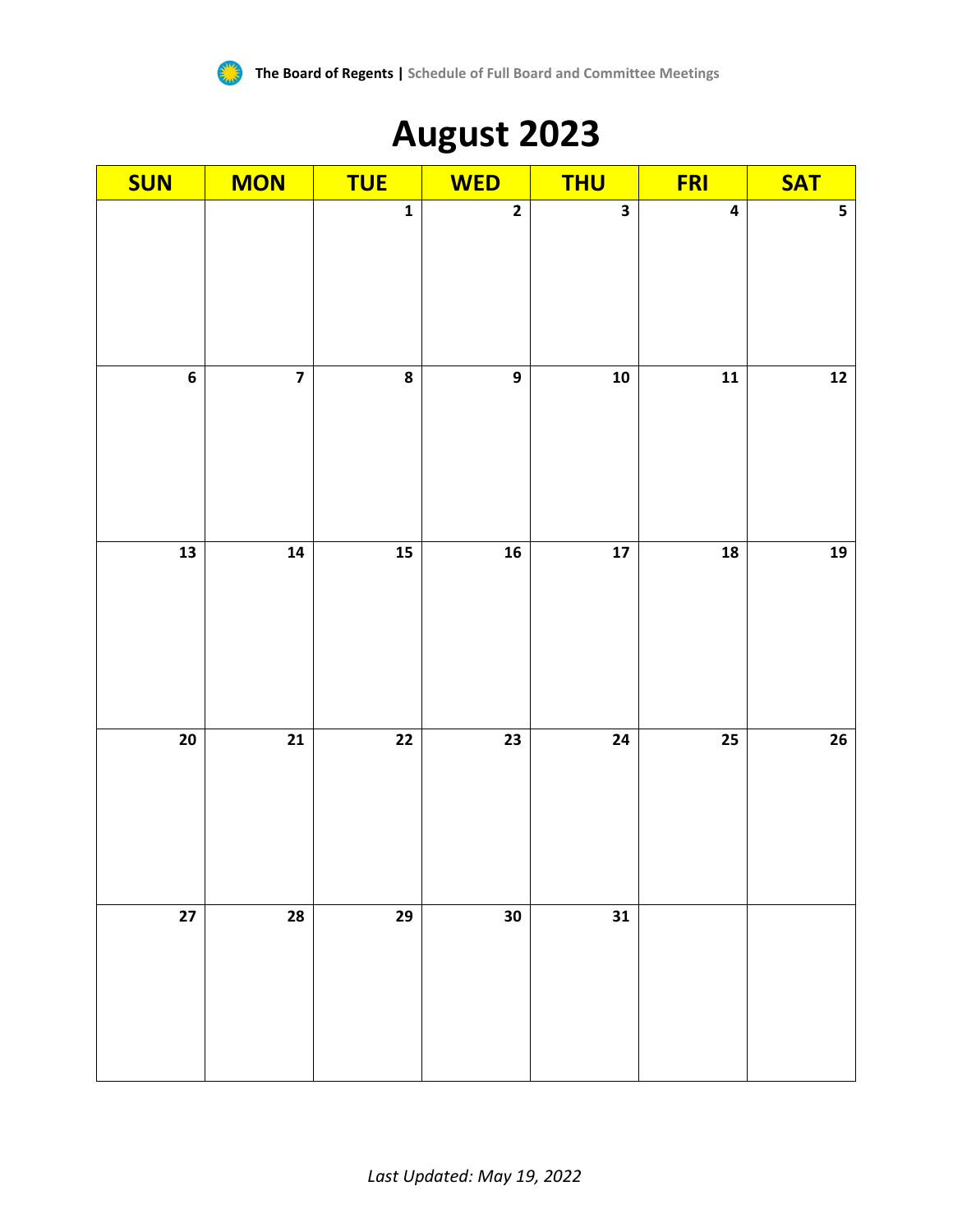

# **September 2023**

| <b>SUN</b>              | <b>MON</b>                                | <b>TUE</b>              | <b>WED</b>       | <b>THU</b> | <b>FRI</b>              | <b>SAT</b>      |
|-------------------------|-------------------------------------------|-------------------------|------------------|------------|-------------------------|-----------------|
|                         |                                           |                         |                  |            | $\mathbf 1$             | $\mathbf{2}$    |
| $\overline{\mathbf{3}}$ | $\overline{\mathbf{4}}$<br><b>HOLIDAY</b> | $\overline{\mathbf{5}}$ | $\boldsymbol{6}$ |            | $\overline{\mathbf{8}}$ | $\overline{9}$  |
| $\overline{10}$         | $\overline{\mathbf{11}}$                  | $\frac{1}{13}$          | $\overline{14}$  | 14         | $\frac{15}{15}$         | 16              |
| $\frac{1}{17}$          | ${\bf 18}$                                | 19                      | 20               | 21         | $\overline{22}$         | $\overline{23}$ |
| 24                      | 25                                        | ${\bf 26}$              | 27               | 28         | 29                      | 30              |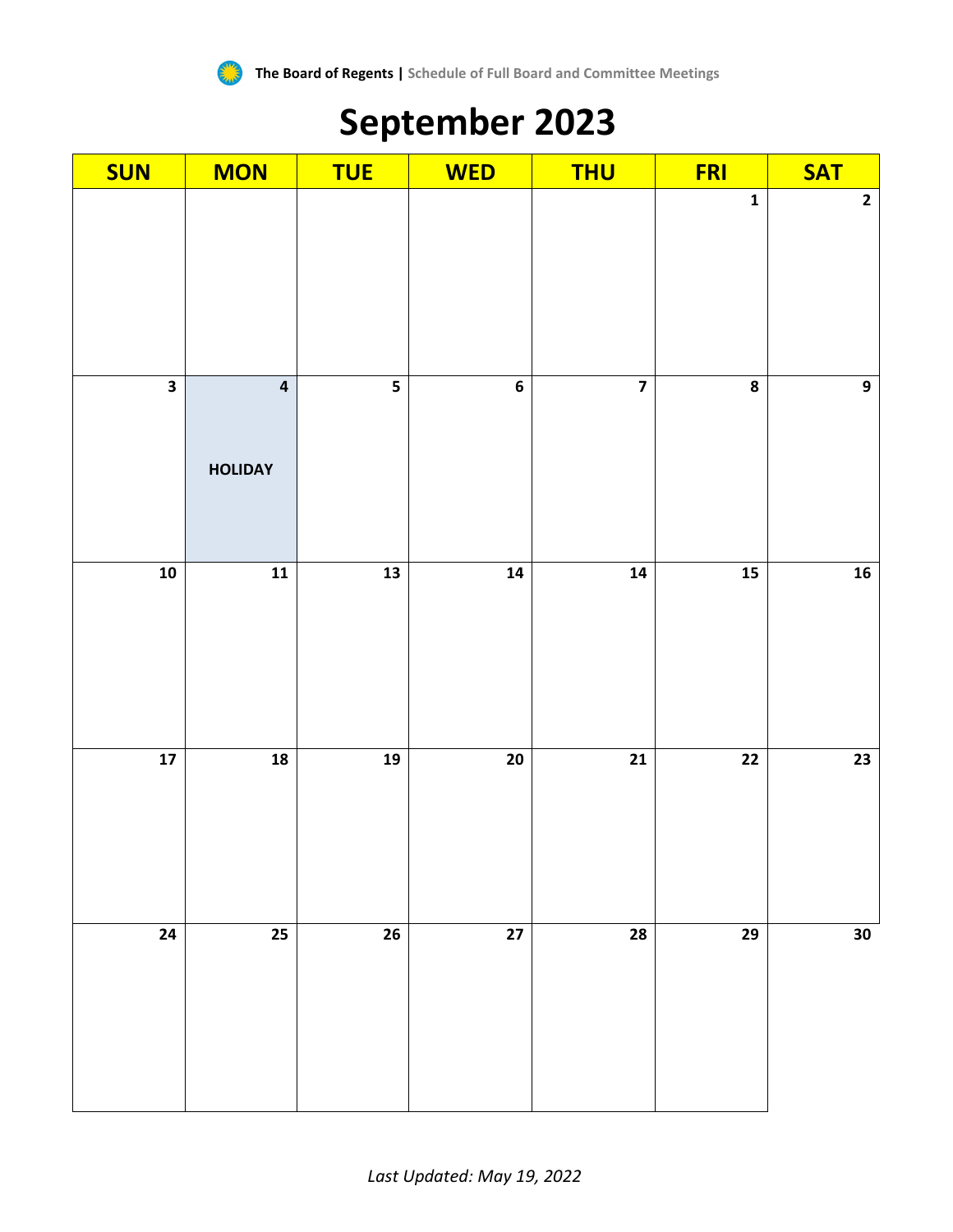

### **October 2023**

| <b>SUN</b>                                   | <b>MON</b>                                             | <b>TUE</b>              | <b>WED</b>              | <b>THU</b>                                         | <b>FRI</b>      | <b>SAT</b>      |
|----------------------------------------------|--------------------------------------------------------|-------------------------|-------------------------|----------------------------------------------------|-----------------|-----------------|
| $\mathbf 1$                                  | $\overline{2}$                                         | $\overline{\mathbf{3}}$ | $\overline{\mathbf{4}}$ | $\overline{\mathbf{5}}$                            | $\bf 6$         | $\overline{7}$  |
| 8                                            | $\boldsymbol{9}$<br><b>HOLIDAY</b>                     | ${\bf 10}$              | $\mathbf{11}$           | $\boldsymbol{12}$<br><b>Executive</b><br>Committee | 13              | ${\bf 14}$      |
| 15                                           | ${\bf 16}$                                             | ${\bf 17}$              | 18                      | 19                                                 | 20              | 21              |
| $\overline{22}$<br>Regents'<br><b>Dinner</b> | $\overline{23}$<br><b>Full Board</b><br><b>Meeting</b> | $\overline{24}$         | $\overline{25}$         | $\overline{26}$                                    | $\overline{27}$ | $\overline{28}$ |
| 29                                           | 30                                                     | 31                      |                         |                                                    |                 |                 |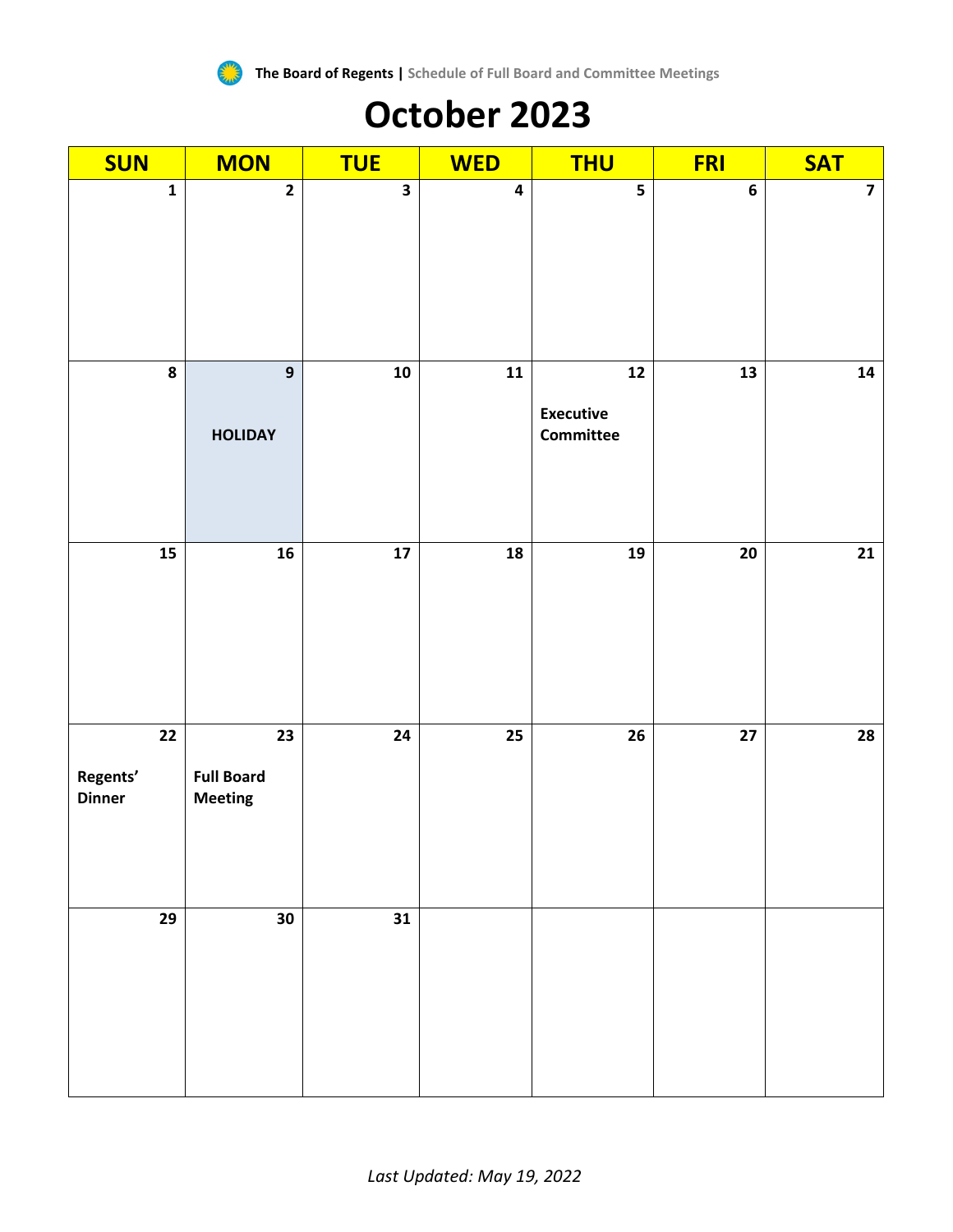

### **November 2023**

| <b>SUN</b>    | <b>MON</b>               | <b>TUE</b>              | <b>WED</b>              | <b>THU</b>                        | <b>FRI</b>                   | <b>SAT</b>              |
|---------------|--------------------------|-------------------------|-------------------------|-----------------------------------|------------------------------|-------------------------|
|               |                          |                         | $\overline{\mathbf{1}}$ | $\overline{2}$                    | $\overline{\mathbf{3}}$      | $\overline{\mathbf{4}}$ |
| 5             | $\bf 6$                  | $\overline{\mathbf{z}}$ | 8                       | $\overline{9}$                    | ${\bf 10}$<br><b>HOLIDAY</b> | $\mathbf{11}$           |
| $\mathbf{12}$ | $\overline{\mathbf{13}}$ | ${\bf 14}$              | 15                      | 16                                | ${\bf 17}$                   | ${\bf 18}$              |
| 19            | $20\,$                   | $\overline{21}$         | $\overline{22}$         | $\overline{23}$<br><b>HOLIDAY</b> | 24                           | $25\phantom{.0}$        |
| ${\bf 26}$    | $27\,$                   | 28                      | 29                      | $30\,$                            |                              |                         |